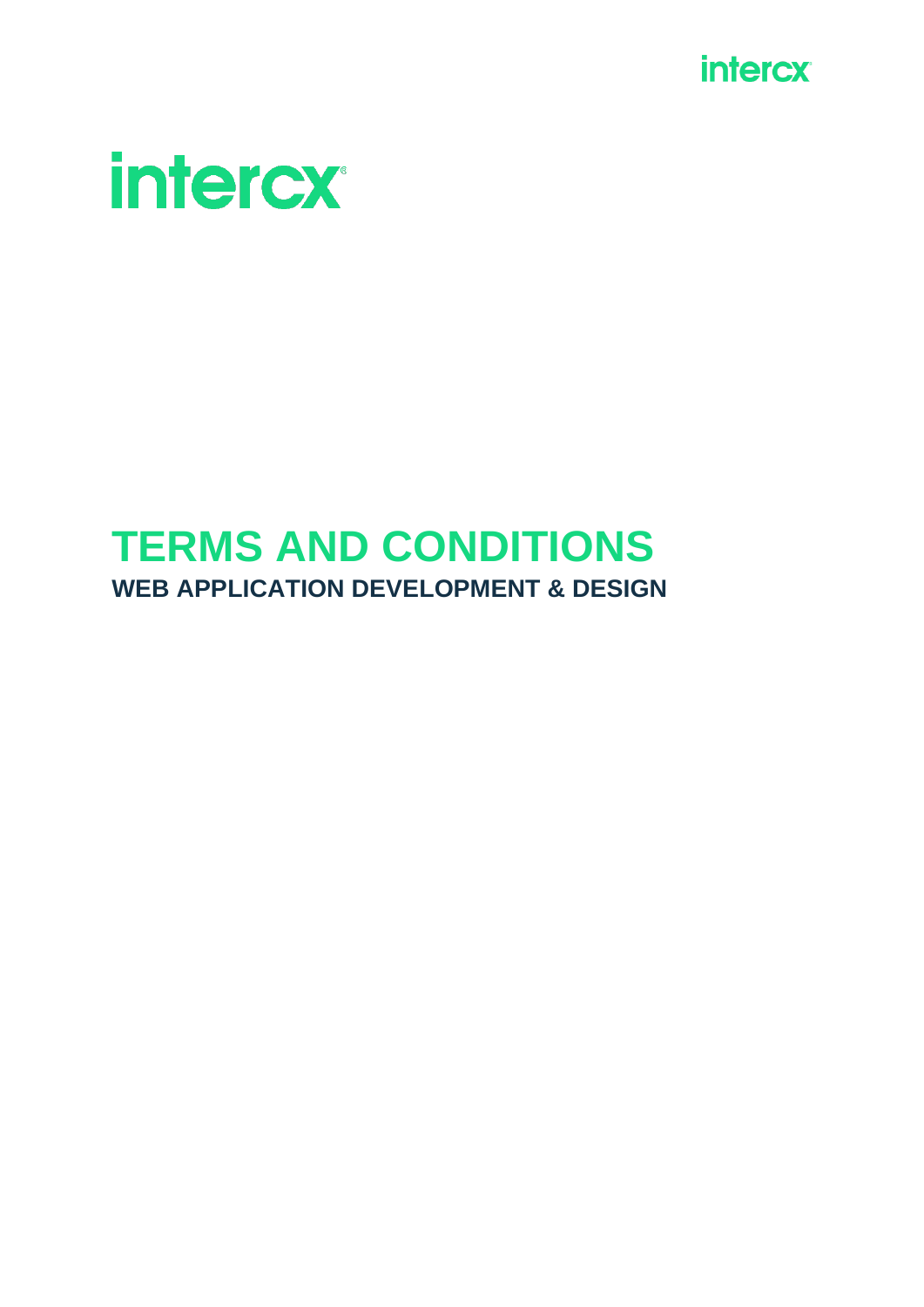

THE FOLLOWING TERMS AND CONDITIONS APPLY TO WEBSITE DEVELOPMENT AND DESIGN SERVICES, (THE **SERVICES**) PROVIDED BY INTERCX TECHNOLOGIES (**INTERCX**) TO THE CLIENT, IN CONJUNCTION WITH ANY RELEVANT QUOTATION PROVIDED TO THE CLIENT BY INTERCX (**TERMS**), UNLESS OTHERWISE AGREED IN WRITING. ACCEPTANCE OF A QUOTE, PURCHASE AND/OR USE OF THE SERVICES SHALL BE CONSIDERED ACCEPTANCE OF THE TERMS.

#### **1. Charges**

Charges for the Services are defined in the project quotation that The Client receives from Intercx via email. Quotations are valid for a period of 14 days. Intercx reserves the right to alter a quotation or decline to provide the relevant Services after expiry of the 14 days.

Unless agreed otherwise with The Client, The Services require an advance payment of a minimum of fifty (50) percent of the project quotation total before the work commences. A second payment of fifty (50) percent is required after The Client review and design sign off stage, with the remaining percentage of the project quotation total due upon completion of the work, prior to upload to the server or release of materials.

The Client agrees to reimburse Intercx for any additional expenses necessary for the completion of the work. Expenses may include (but are not limited to) purchase of domain names, special fonts, and stock photography.

All Charges are exclusive of VAT.

## **2. Invoicing and payment**

Payments are made on a staged basis with each stage paid in advance of any work. All invoices must be paid in full within 14 days of the invoice date, except where agreed at Intercx' own discretion. All payments are made on a staged basis and no further work will commence until each staged-payment has been made.

Payment for services is due by bank transfer. Bank details will be made available on invoices.

Intercx shall submit invoices in line with the timescales above. Invoices are normally sent via email, but hard copy invoices are available on request. Payment is due on receipt of the invoice by The Client.

If The Client fails to make any payment due to Intercx by the due date for payment, then, without limiting Intercx's remedies under or in connection with these terms and conditions, Intercx reserves the right to remove, disable and/or disconnect its work for the Client from the word wide network.

Intercx reserves the right to decline further work on a project if there are invoices outstanding with the Client.

Accounts unpaid thirty (30) days after the date of invoice will be considered in default. If The Client in default maintains any information or files on Intercx's web space, Intercx will, at its discretion, remove all such material from its web space. Intercx is not responsible for any loss of data incurred due to the removal of the service. Removal of such material does not relieve The Client of the obligation to pay any outstanding charges assessed to The Client's account. The Client with accounts in default agree to pay Intercx reasonable expenses, including legal fees and costs for collection by third-party agencies, incurred by Intercx in enforcing these Terms.

Prices are subject to change without notice.

All quoted prices here are exclusive of VAT.

By accepting a quotation or making a payment of invoice to use the services supplied, the Client acknowledges having read, understand, and accept the Terms and Conditions of this Agreement and agrees to be legally binding by these Terms and Conditions.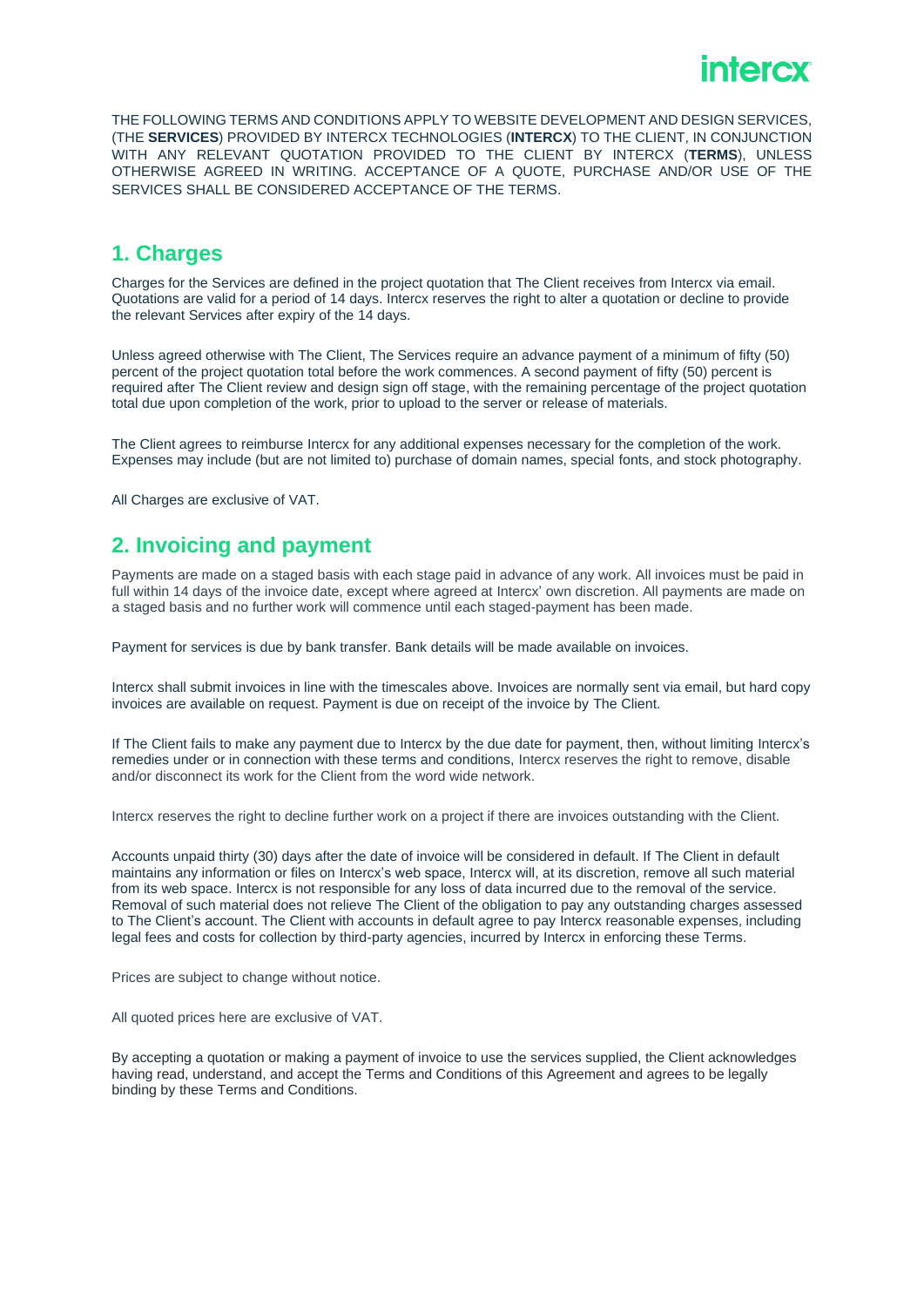

#### **3. Client Review**

Intercx will provide The Client with an opportunity to review the appearance and content of the website during the development and/or design phase and once the overall website development is completed. At the completion of the project, such materials will be deemed to be accepted and approved unless The Client notifies Intercx otherwise within ten (10) days of the date the materials are made available to The Client.

#### **4. Turnaround Time and Content Control**

Intercx will install and publicly post or supply The Client's website by the date specified in the project proposal, or at the date agreed with Client upon Intercx receiving initial payment, unless a delay is specifically requested by The Client and agreed by Intercx.

In return, The Client agrees to provide Intercx promptly with all necessary co-operation, information, materials and data, access to staff and timely decision-making which may be reasonably required by Intercx for the performance of the Services. This shall include The Client delegating a single individual as a primary [contact](https://www.wombatcreative.co.uk/contact/) to aid Intercx with progressing the commission in a satisfactory and expedient manner.

During the project, Intercx will require The Client to provide website content; text, images, movies and sound files, along with any relevant background information. If The Client is unable to provide text content, Intercx may offer The Client a paid copywriting service provided by Intercx' partner as written in the quotation. Extra charges will be applied.

#### **5. Failure to provide required website content**

Intercx is a small business, and to remain efficient we must ensure that work we have programmed is carried out at the scheduled time. On occasions we may have to reject offers for other work and enquiries to ensure that your work is completed at the time arranged.

Therefore, we ask that The Client provides all the required information in advance. On any occasion where progress cannot be made with The Client's website because we have not been given the required information in the agreed time frame, and we are delayed as result, we reserve the right to impose a surcharge of up to 25% of the Charges. If the Services involve Search Engine Optimisation, we need the text content for The Client's site in advance so that the SEO can be planned and completed efficiently.

If The Client agrees to provide us with the required information and subsequently fail to do within one week of project commencement, we reserve the right to close the project and the balance remaining becomes payable immediately. Simply put, please do not give us the go ahead to start until you are ready to do so.

NOTE: Text content must be delivered as a Microsoft Word (.docx file), email (or similar) document with the page names in the supplied document representing the content of the relevant pages on your website. These pages must have the same titles as the agreed website pages. Contact us if you need clarification on this.

Using our content management system, The Client is able to keep your content up to date itself.

#### **6. Web Browsers**

Intercx makes every effort to ensure websites are designed to be viewed by the majority of visitors. Websites are designed to work with the most popular current browsers (e.g. Firefox, Google Chrome, Microsoft Edge etc.). The Client agrees that Intercx cannot guarantee correct functionality with all browser software across different operating systems.

Intercx cannot accept responsibility for web pages which do not display acceptably in new versions of browsers released after the website has been designed and handed over to The Client. As such, Intercx reserves the right to quote for any work involved in changing the website design or website code for it to work with updated browser software.

## **7. Termination**

Termination of services by The Client must be requested in a written notice and will be effective on receipt of such notice. Email or telephone requests for termination of services will not be honoured until and unless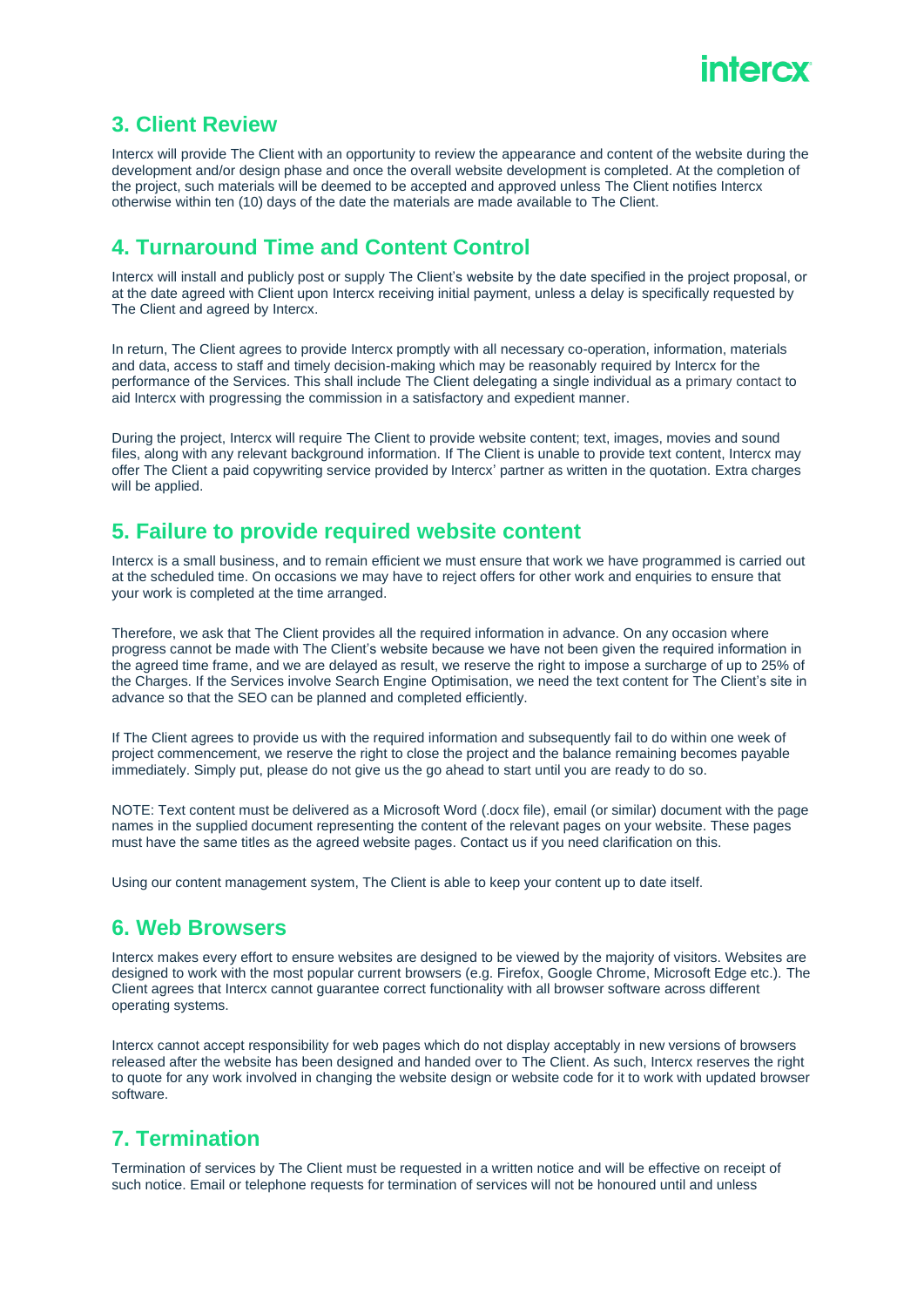## intercx

confirmed in writing. The Client will be invoiced for work completed (including any expenses incurred, as outlined in clause 1) to the date of first notice of cancellation for payment in full within fourteen (14) days.

#### **8. Indemnity**

The Client agrees to use all Intercx services and facilities at their own risk and agrees to defend, indemnify, save and hold the Intercx harmless from any and all demands, liabilities, costs, losses and claims, including but not limited to legal fees against Intercx or its associates that may arise directly or indirectly from any service provided or agreed to be provided or any product or service sold by the Client or its third parties.

The Client agrees that this indemnification extends to all aspects of the project, including but not limited to website content and choice of domain name.

The Client also agrees to indemnify, hold harmless and defend, Intercx against any liabilities arising out of injury to property or person caused by any product or service sold by the Client or any service provided or agreed to be provided or by third parties, including but not limited to infringement of proprietary rights, misinformation, infringement of copyright, delivery of defective services or products that are harmful to any company, person, business, or organisation.

## **9. Intellectual property**

**Background IP** means any IP Rights, other than Foreground IP, that is used in connection with these Terms.

**Foreground IP** means any IP Rights that arise or are obtained or developed by, or by a contractor on behalf of, either party in respect of the services and deliverables under or in connection with these Terms.

**IP Rights** means patents, utility models, rights to inventions, copyright and neighbouring and related rights, trade marks and service marks, business names and domain names, rights in get-up and trade dress, goodwill and the right to sue for passing off or unfair competition, rights in designs, database rights, rights to use, and protect the confidentiality of, confidential information (including know-how and trade secrets), and all other intellectual property rights, in each case whether registered or unregistered and including all applications and rights to apply for and be granted, renewals or extensions of, and rights to claim priority from, such rights and all similar or equivalent rights or forms of protection which subsist or will subsist now or in the future in any part of the world.

All Background IP, including but not limited to any IP Rights in data, files and graphic logos provided to Intercx by The Client, is and shall remain the exclusive property of the party owning it (or, where applicable, the third party from whom its right to use the Background IP has derived).

The Client hereby grants to Intercx a non-exclusive licence to publish and use such material, which may be sublicensed to any contractor acting on behalf of Intercx. The Client must obtain permission and rights to use any information or files that are copyrighted by a third party. The Client is further responsible for granting Intercx permission and rights for use of the same. A contract for website design and/or placement shall be regarded as a guarantee by The Client to Intercx that all such permissions and authorities have been obtained. Evidence of permissions and authorities may be requested. The Client shall indemnify and hold harmless Intercx against all damages, losses and expenses arising as a result of any and all actions or claims that any materials provided to Intercx by or on behalf of The Client infringe the IP Rights of a third party.

All Foreground IP shall vest in and be owned absolutely by the party creating or developing it. Intercx hereby grants The Client a non-exclusive licence of such Foreground IP for the purpose of operating the website.

#### **10. Confidentiality**

Each party (the **Receiving Party**) shall use its reasonable endeavours to keep confidential all information and documentation disclosed by the other party (the **Disclosing Party**), before or after the date of these Terms, to the Receiving Party or of which the Receiving Party becomes aware which in each case relates to any software, operations, products, processes, dealings, trade secrets or the business of the Disclosing Party (including without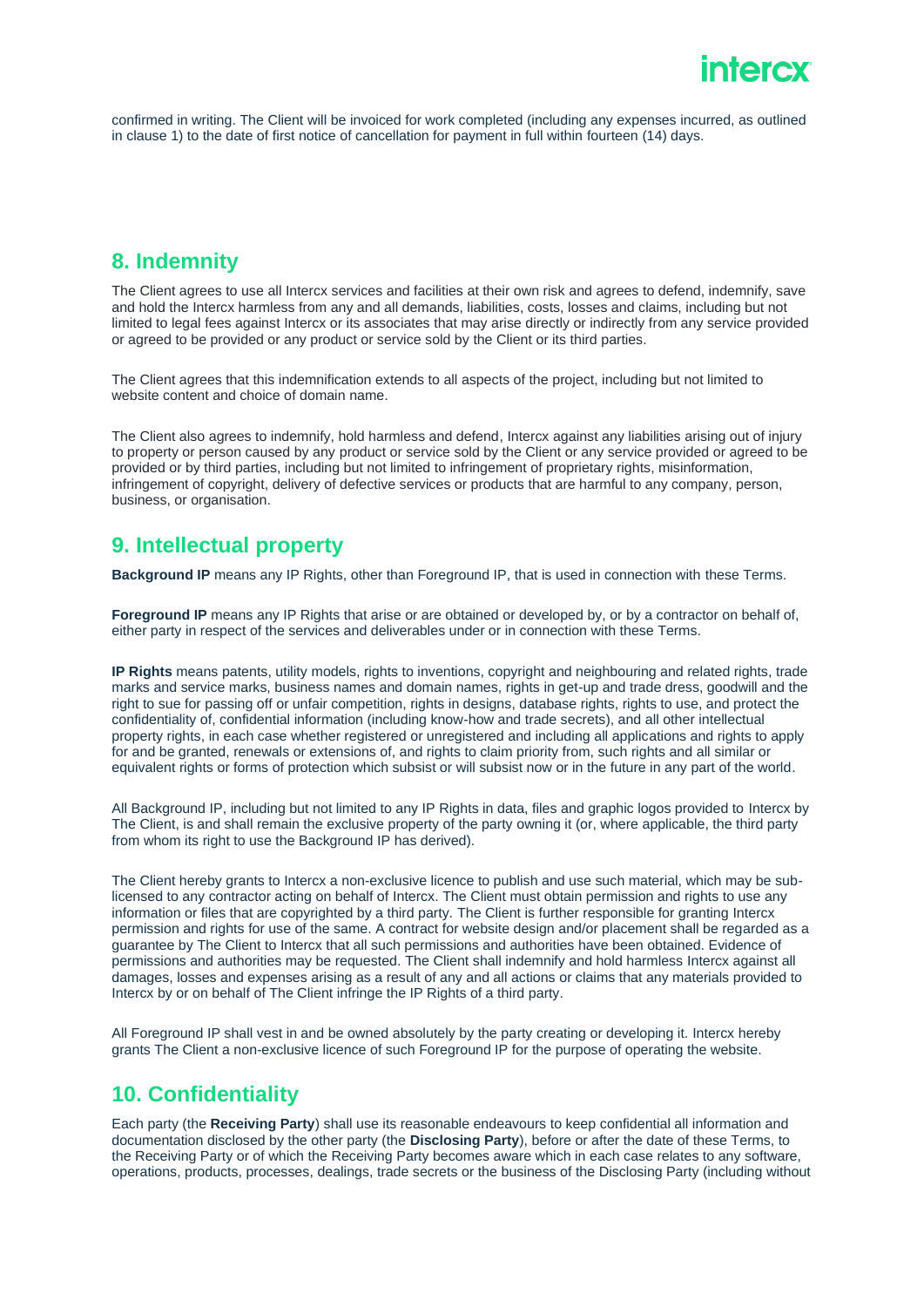limitation all associated software, specifications, designs and graphics) or which is identified by the Disclosing Party as confidential (the **Confidential Information**) and will not use any Confidential Information for any purpose other than the performance of its obligations under these Terms. The Receiving Party shall not disclose Confidential Information to any third party without the prior written consent of the Disclosing Party. This clause shall survive the termination of these Terms for whatever cause.

During the term of these Terms the Receiving Party may disclose the Confidential Information to its employees and sub-contractors (any such person being referred to as the **Recipient**) to the extent that it is reasonably necessary for the purposes of these Terms. The Receiving Party shall procure that each Recipient is made aware of and complies with all the Receiving Party's obligations of confidentiality under these Terms as if the Recipient was a party to these Terms.

The obligations in this clause 10 shall not apply to any Confidential Information which is:

- at the date of these Terms already in, or at any time after the date of these Terms comes into, the public domain other than through breach of these Terms by the Receiving Party or any Recipient;
- furnished to the Receiving Party or any Recipient without restriction by a third party having a bona fide right to do so; or
- required to be disclosed by the Receiving Party by law or regulatory requirements, provided that the Receiving Party shall give the Disclosing Party as much notice as reasonably practicable of the requirement for such disclosure.

All tangible forms of Confidential Information, including, without limitation, all summaries, copies, excerpts of any Confidential Information whether prepared by the Disclosing Party or not, shall be the sole property of the Disclosing Party, and shall be immediately delivered by the Receiving Party to the Disclosing Party upon the Disclosing Party's request or the termination of these Terms (whichever is earlier). The Receiving Party shall not copy, reproduce, publish or distribute in whole or in part any Confidential Information without the prior written consent of the Disclosing Party.

#### **11. Data protection**

For the purposes of this clause, Data Protection Law means the General Data Protection Regulation (EU) 2016/679, the Data Protection Act 2018, any other data protection and/or privacy laws applicable to Intercx, and any applicable laws replacing, amending, extending, re-enacting or consolidating the above from time to time.

Both parties will comply with all applicable requirements of Data Protection Law. This clause is in addition to, and does not relieve, remove or replace, a party's obligations or rights under Data Protection Law.

The Client will comply with Data Protection Law in connection with the collection, storage and processing of personal data (which shall include you providing all the required fair processing information to, and obtaining all necessary consent from, data subjects), and the exercise and performance of your respective rights and obligations under these terms and conditions, including all instructions given by The Client to Intercx and maintaining all relevant regulatory registrations and notifications as required under Data Protection Law.

The parties acknowledge that if Intercx processes any personal data on The Client's behalf when performing its obligations under this agreement, The Client is the controller and Intercx is the processor for the purposes of Data Protection Law.

The scope, nature and purpose of processing by Intercx, the duration of the processing and the types of personal data and categories of data subject are set out in our Privacy Notice and the project quotation.

In relation to the processing of personal data under these terms and conditions, Intercx shall:

• process personal data on The Client's behalf only on and in accordance with The Client's documented instructions as set out in this clause 11 (as updated from time to time by agreement between the parties), unless required to do so by applicable law; in such a case, we shall inform you of that legal requirement before processing, unless that law prohibits such information on important grounds of public interest;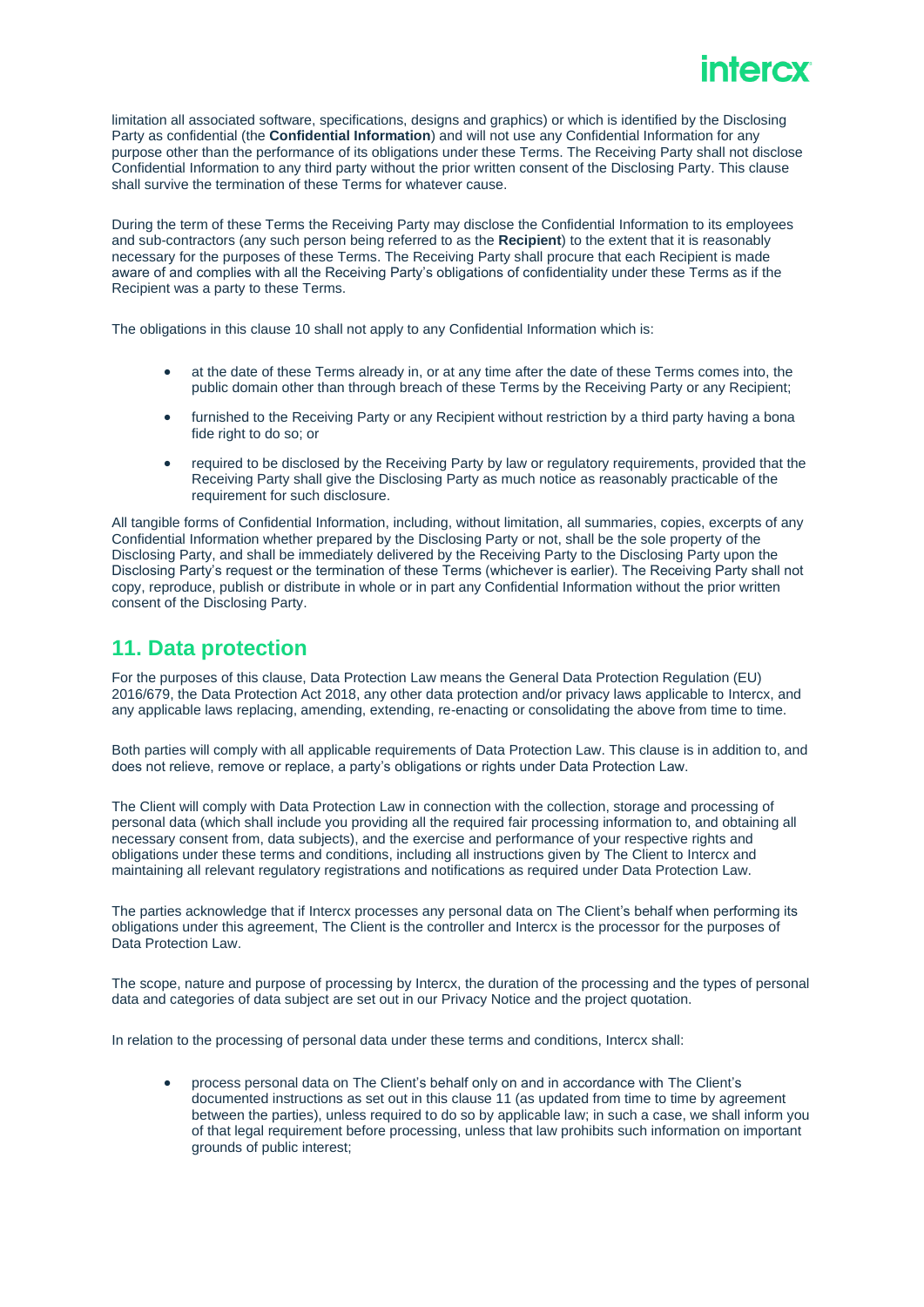

- ensure that persons authorised to process personal data have committed themselves to confidentiality or are under an appropriate statutory obligation of confidentiality;
- implement and maintain appropriate technical and organisational measures in relation to the processing of personal data; you hereby acknowledge that you are satisfied that our processing operations and technical and organisational measures are suitable for the purposes for which you propose to use [our services](https://www.wombatcreative.co.uk/our-services/) and engage us to process the personal data;
- promptly refer all data subject requests we receive to you and, taking into account the nature of the processing, assist you by appropriate technical and organisational measures, insofar as this is possible, for the fulfilment of your obligation to respond to requests for exercising the data subject's rights laid down in Chapter III of the GDPR;
- assist you in ensuring compliance with the obligations pursuant to Articles 32 to 36 of the GDPR, taking into account the nature of processing and the information available to us and only in the event that you cannot reasonably be expected to comply with the requirements of Articles 32 to 36 without our information and/or assistance (e.g. you do not possess or otherwise have access to the information requested). We may charge our reasonable costs on a time and materials basis in providing you with such assistance;
- retain personal data in accordance with the retention periods set out in our Privacy Notice;
- make available to you all information necessary to demonstrate compliance with the obligations laid down in Article 28(3) and allow for and contribute to audits, including inspections, conducted by you or another auditor mandated by you provided: (i) you give us at least 7 days prior notice of an audit or inspection being required; (ii) you give us a reasonable period of time to comply with any information request; (iii) ensuring that all information obtained or generated by you or your auditor(s) in connection with such information requests, inspections and audits is kept strictly confidential; (iv) ensuring that such audit or inspection is undertaken during normal business hours, with minimal disruption to our business; (v) no more than one audit and one information request is permitted per calendar year; and (vi) paying our reasonable costs for assisting with the provision of information and allowing for and contributing to inspections and audits;
- take reasonable steps to ensure the reliability of anyone who we allow to have access to personal data, ensuring that in each case access is limited to those individuals who need to know or access the relevant personal data, as necessary for the purposes of the Terms; and
- notify The Client without delay (and if possible, within 24 hours) upon us or any sub-processor becoming aware of a personal data breach affecting personal data processed on The Client's behalf, providing The Client with sufficient information to allow you to meet any obligations to report or inform data subjects of the personal data breach.

The Client hereby gives Intercx consent to engage sub-processors for processing of personal data on your behalf. We shall inform The Client before transferring any personal data processed on your behalf to a new subprocessor. Following receipt of such information you shall notify us if you object to the new sub-processor. If you do not object to the sub-processor within seven calendar days of receiving the information, you shall be deemed to have accepted the sub-processor. If you have raised a reasonable objection to the new sub-processor, and the parties have failed to agree on a solution within reasonable time, The Client shall have the right to terminate these Terms with a notice period determined by The Client, without prejudice to any other remedies available under law or contract. During the notice period, we shall not transfer any personal data processed on The Client's behalf to the sub-processor.

Intercx shall enter into appropriate written agreements with all of its sub-processors on terms substantially similar to these Terms. We shall remain primarily liable to The Client for the performance or non-performance of the subprocessors' obligations. Upon your request, we are obliged to provide information regarding any sub-processor, including name, address and the processing carried out by the sub-processor.

We will not transfer personal data processed on your behalf to a country outside the United Kingdom which is not recognised by the European Commission to have an adequate level of protection in accordance with Data Protection Law unless the transfer is affected by such legally enforceable mechanism(s) for transfers of personal data as may be permitted under Data Protection Laws from time to time.

#### **12. Standard Media Delivery**

Unless otherwise specified in the project quotation, this Agreement assumes that any text will be provided by The Client in electronic format (Word or Google Docs delivered via USB drive, e-mail, or FTP) and that all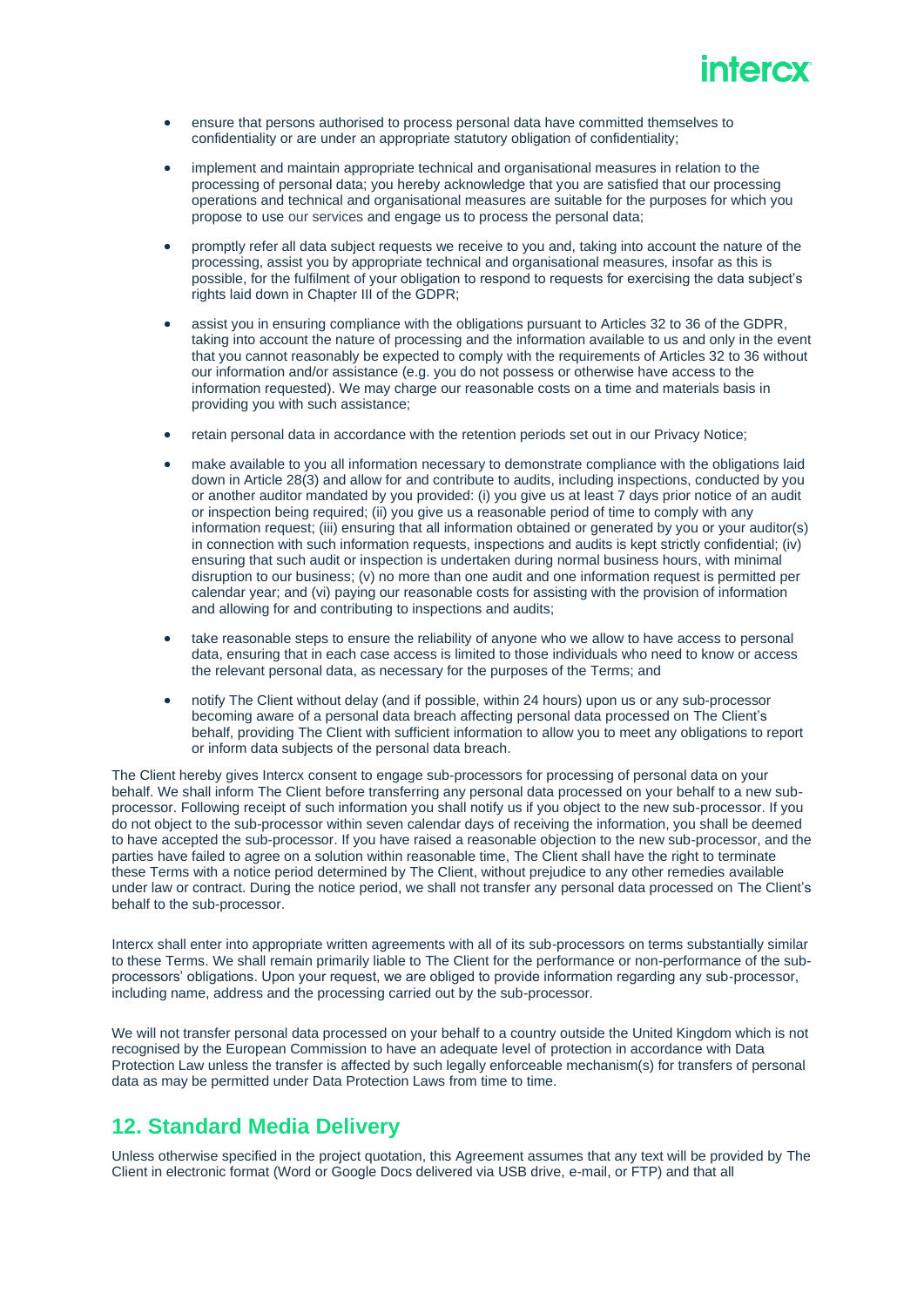photographs and other graphics will be provided (Google Drive, WeTransfer, and/or other file transfer services) in high quality print suitable for scanning or electronically in .gif, .jpeg, .png, .svg, or .tiff format. Although every reasonable attempt shall be made by Intercx to return to The Client any images or printed material provided for use in creation of The Client's website, such return cannot be guaranteed.

## **13. Design Credit and Marketing**

A link to Intercx will appear in either small type or by a small graphic at the bottom of The Client's website. If a graphic is used, it will be designed to fit in with the overall site design. If a client requests that the design credit be removed, a nominal fee of 10% of the total development charges will be applied. When total development charges are less than €7000, a fixed fee of €600 will be applied.

The Client agrees that the website developed for The Client may be presented in Intercx's portfolio, and hereby grants Intercx a worldwide, perpetual, non-exclusive licence to use its name, logo and branding for advertising, marketing, and promotional activities.

## **14. Third Party Servers**

Intercx designs and tests websites to work on its own servers and cannot guarantee correct functionality if The Client wishes to use a third-party server. In the event that The Client is using a third-party (web) server, it is the responsibility of The Client and any third-party host to ensure that the (web) server configuration is compatible with the website. Upon delivery of the website, Intercx may supply the required (web) server configuration without additional charges. Intercx will assist The Client to configure the third party (web) server if this is required. However, this may be subject to additional charges.

If The Client's website is to be installed on a third-party server, Intercx must be granted temporary read/write access to The Client's storage directories which must be accessible via FTP. Depending on the specific nature of the project, other resources might also need to be configured on the server.

#### **15. Post-Placement Alterations**

In the event that The Client wishes to make alterations to the website once installed, The Client agrees to give Intercx the opportunity to quote to provide such alterations. There is no obligation on The Client to accept the quote provided by Intercx.

Intercx cannot accept responsibility for any alterations caused by The Client or a third party occurring to the website once installed. Such alterations include, but are not limited to additions, modifications, or deletions.

#### **16. Domain Names**

Intercx may purchase domain names on behalf of The Client. Payment in relation to, and renewal of, those domain names is the responsibility of The Client. The loss, cancellation or otherwise of the domain brought about by non or late payment is not the responsibility of Intercx. The Client should keep a record of the due dates for payment to ensure that payment is received in good time.

## **17. Third Party Products**

Any third-party software which Intercx agrees to provide shall be supplied in accordance with the relevant licensor's standard terms. The one-off licence fee for such third-party software is included in the Charges payable pursuant to clause 1.

#### **18. General**

These Terms constitute the entire agreement between the parties and supersedes all previous representations, promises, assurances, warranties, understandings, and agreements between them, whether written or oral, relating to their subject matter.

A failure or delay by a party to exercise any right or remedy provided under this agreement or by law shall not constitute a waiver of that or any other right or remedy, nor shall it prevent or restrict any further exercise of that or any other right or remedy.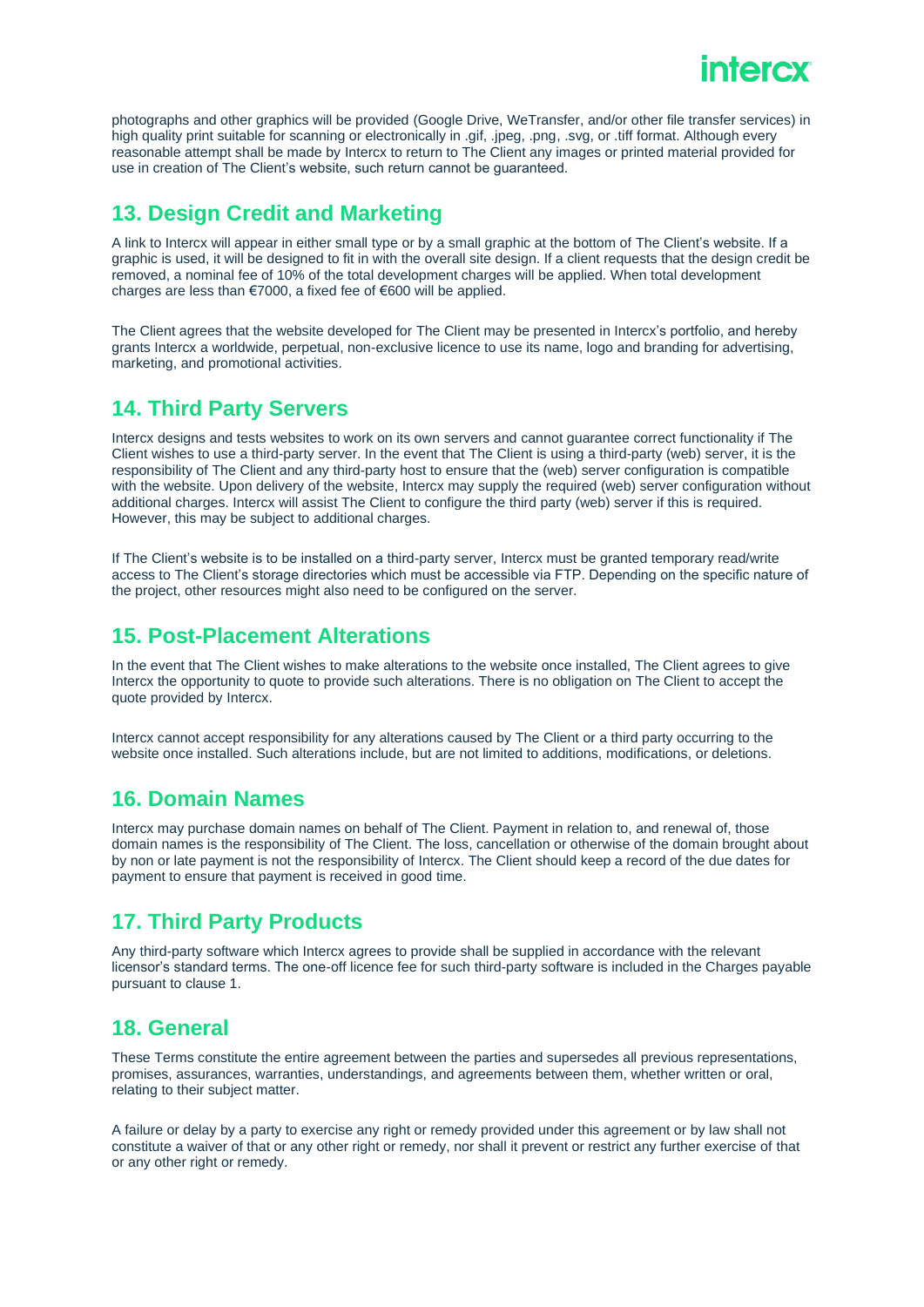These Terms do not give rise to rights under the Contracts (Rights of Third Parties) Act 1999 to enforce any part of these Terms.

No variation of these Terms shall be effective unless it is in writing and signed by the parties (or their authorised representatives).

A notice given to a party under or in connection with these Terms shall be in writing and in English, by email or next working day delivery service. Notices to The Client shall be sent to the email address or address last notified to Intercx. Notices to Intercx shall be sent to the email address or address set out at https://intercx.com/contact

## **19. Digital Marketing**

Intercx will honour the components of your chosen digital marketing scope of work, providing an agreement to a minimum 3-month contract is served and monthly payments are received in advance. In the event that payment is not received on time, we regret that further work will be halted until this is rectified.

## **20. Liability and Warranty Disclaimer**

Nothing in these Terms shall operate to exclude or limit either party's liability for: (a) death or personal injury caused by its negligence;

(b) fraud; or

(c) any other liability which cannot be excluded or limited under applicable law.

Intercx shall not be liable under or in connection with these Terms or any collateral contract for any: (a) loss of revenue; (b) loss of actual or anticipated profits; (c) loss of contracts; (d) loss of business; (e) loss of opportunity; (f) loss of goodwill or reputation; (g) loss of, damage to or corruption of data; (h) any indirect or consequential loss; (i) loss or damage caused by any inaccuracy, omission, delay or error, whether as a result of negligence or other cause in the production of the website; or (j) loss or damage to The Client's artwork/photos supplied for the website, whether as a result of negligence or otherwise.

The Client agrees that Intercx is not liable for any bugs, performance issues, virus, trojan, or malware attacks or failure of their WordPress (and WooCommerce) software as WordPress (and WooCommerce) is open-source software distributed under the GPL (GNU General Public License) and is maintained and developed by a community of thousands of users and developers. Any bugs, performance issues or failure with the software will be directed to the WordPress (and WooCommerce) Development community via WordPress (and WooCommerce).org. It will be necessary to regularly update WordPress, WooCommerce, and any plugins (and any other software used on the website). Unless a support contract is opted for by The Client then updates are not the responsibility of Intercx. Therefore, Intercx cannot be held responsible for any faults, bugs, viruses, trojans, malware etc., or problems occurring on the site or with the hosting.

On handover of files from Developer to Client, the Client shall assume entire responsibility in ensuring that all files are functioning correctly before use.

Whilst every effort is made to make sure files are error free, Intercx cannot guarantee that the display or functionality of the web design or the website will be uninterrupted or error-free. If, after handover of files, errors are found in code Intercx has created and the standard development platform, domain name set-up and hosting set-up are the same as when work began, then Intercx can correct these errors for the Client free of charge for a period of 3 months, after acceptance of the work. After the 3-month period, Intercx reserves the right to quote separately for any work involved in correcting an error.

If, after handover of files, errors are found in code Intercx has created and the standard development platform, or the domain name set-up or hosting set-up has been changed, Intercx can correct errors and reserves the right to quote separately for any additional work needed as a result of changes to the browser software, domain name set-up or hosting set-up.

Should the Client go into compulsory or involuntary liquidation or cannot pay its debts in the normal course of business, Intercx reserves the right to cancel forthwith any projects and invoice the Client for any work completed.